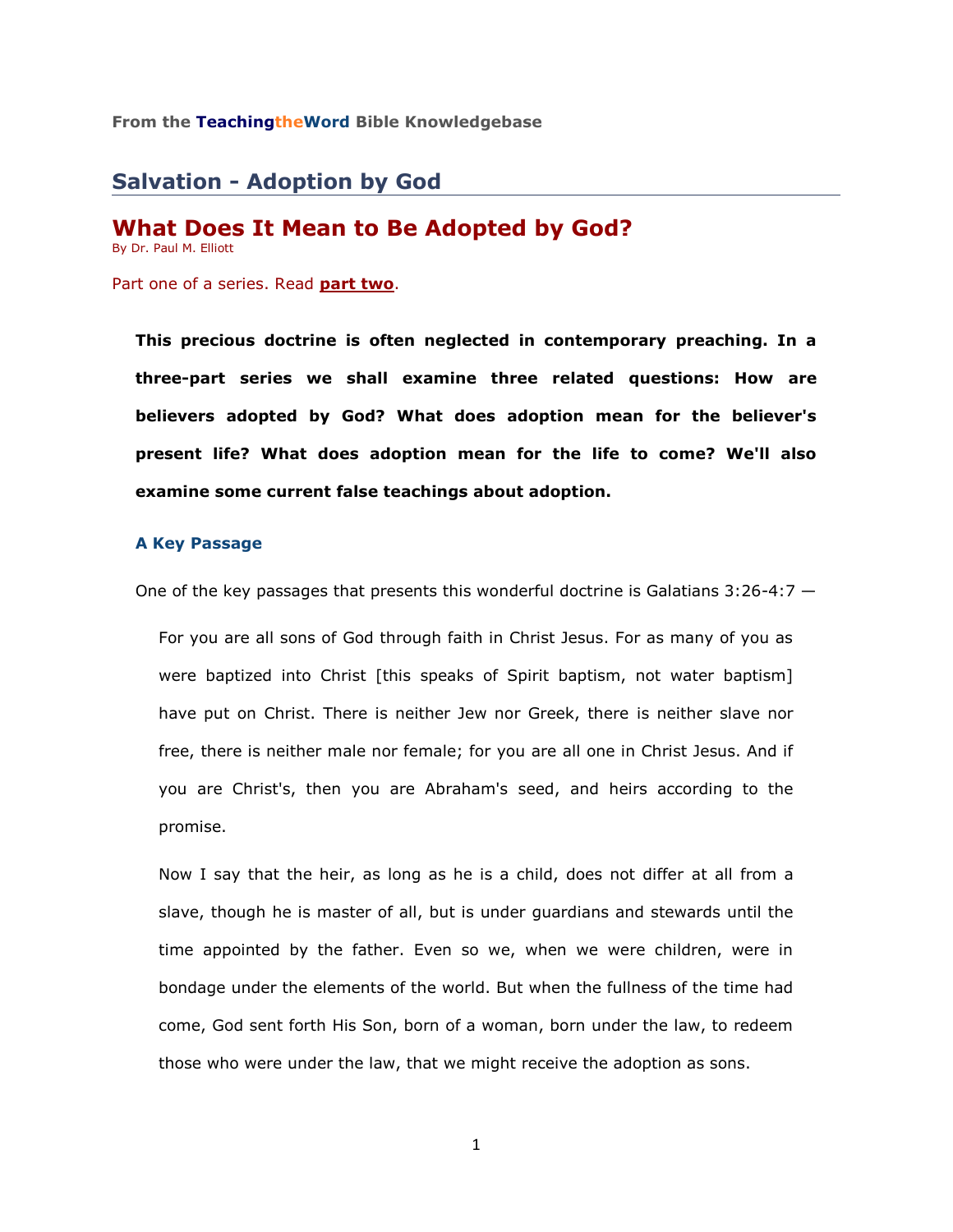And because you are sons, God has sent forth the Spirit of His Son into your hearts, crying out, "Abba, Father!" Therefore you are no longer a slave but a son, and if a son, then an heir of God through Christ.

#### **Believers Are Legally Adopted**

So how is it that we are adopted by God? How has it come about, and what does it involve?

Adoption is a legal act of God on our behalf, in the same way as justification. Justification is legal language in Scripture. We stand before the judgment bar of God as hopeless sinners, condemned to death, with nothing to offer for our own redemption. But Christ comes and stands before His Father at the judgment bar, and offers His perfect righteousness – His full atonement for our sins and His perfect keeping of God's law – as our substitute. And so God the Father declares us not guilty. Not because we paid the penalty. Not because we have a righteousness of our own. Only because of the perfect and complete work of His Son Jesus Christ on our behalf. And so, legally, we stand before God clothed in the righteousness of Christ.

In the same way, adoption is legal language in Scripture. We see this in the passage we just read in Galatians. Notice chapter four, verses four and five: "But when the fullness of the time had come, God sent forth His Son, born of a woman, born under the law, to redeem those who were under the law, that we might receive the adoption as sons."

#### **Believers Are Adopted** *Sons*

Note that we are adopted as *sons*. And we need to be very careful here to say what Scripture actually says, and to understand why it says it. Today many people want us to use so-called gender-neutral versions of the Bible that remove all the masculine and feminine references. That may be politically correct in some circles, but it is not Biblically correct. We must completely reject that kind of thinking.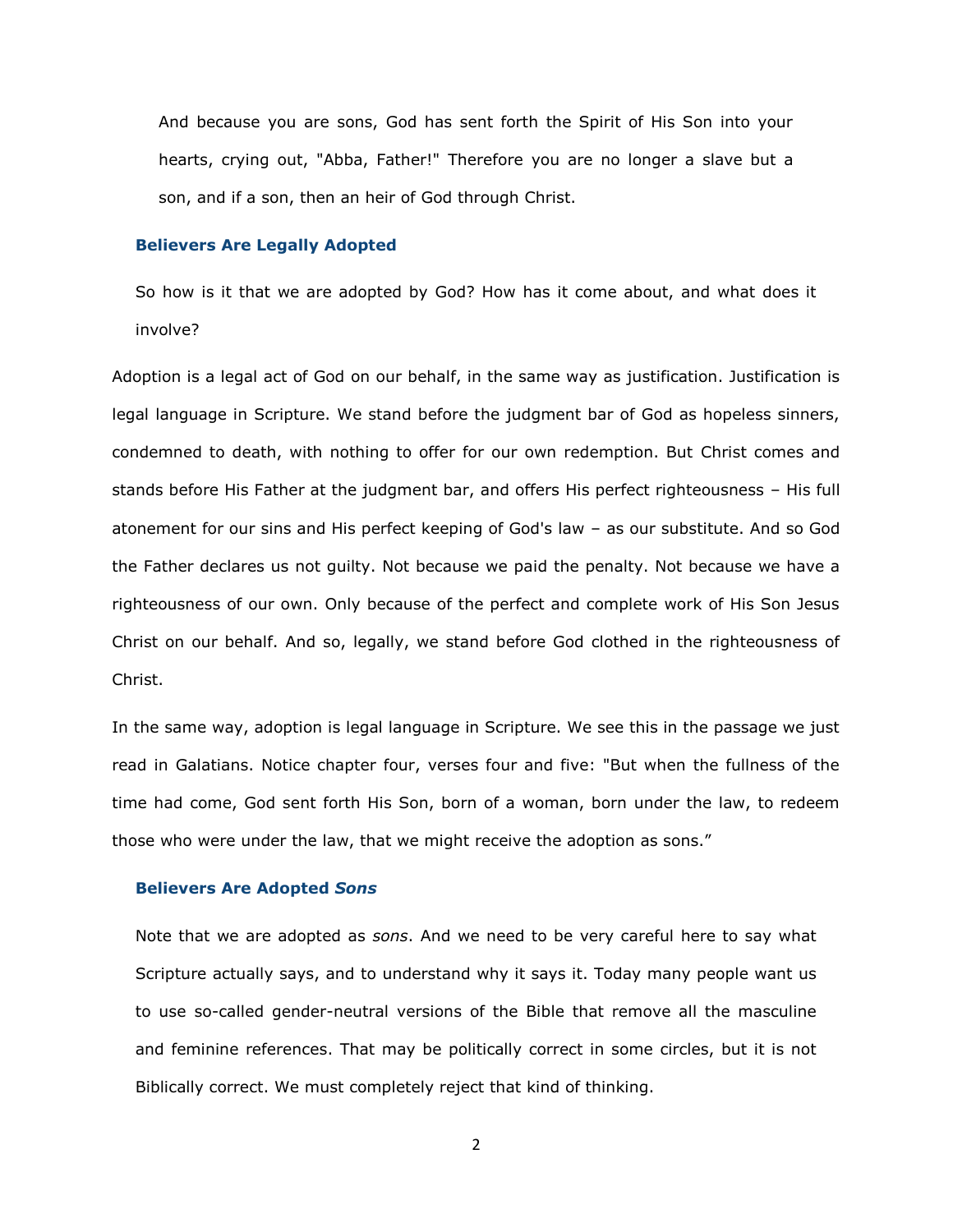And here in this passage we have one of the strongest arguments. The wording here is clearly masculine. The word is *huiothesia.* It means, literally, "to be placed as a son." And in Galatians 4:4 the word is translated "the adoption of *sons*." The word is clearly masculine. Not merely adoption as children, not as sons *and* daughters, but adoption as *sons*. Yes, God created us male and female. But as it concerns our redemption, we who are in Christ, men and women and boys and girls alike, are adopted by God as sons  $-$  in that sense, as Paul says, "there is neither male nor female."

Why is that important? We need to remember that Paul is writing to people who were under the rule of the Roman Empire. They were subject to Roman law. Although we do see forms of adoption practiced in the Old Testament, there was no mention of precisely this kind of adoption in the Mosaic law. The picture that Paul by the Holy Spirit is using here in Galatians is definitely the Roman law of adoption of sons, because that is what the people who received this letter would have understood.

And adoption as a son in Roman law was something very specific. Adoption as a son in Roman law meant that you had the right to the name and the citizenship of the person who adopted you, and the right to inherit his property. The adopted son had the same rights and privileges as a naturally born son. These were rights that were not granted to an adopted daughter. And the law also granted the one who adopted that son the full rights and responsibilities of a father, full authority over the adopted son, and full responsibility to care for him. So it worked both ways.

#### **Believers Are Adopted Through the Only Begotten Son**

And how is it that God has brought this kind of adoption about for us as believers? Well, again, our passage tells us, beginning at verse four: "But when the fullness of the time had come, God sent forth His Son, born of a woman, born under the law, to redeem those who were under the law, that we might receive the adoption as sons.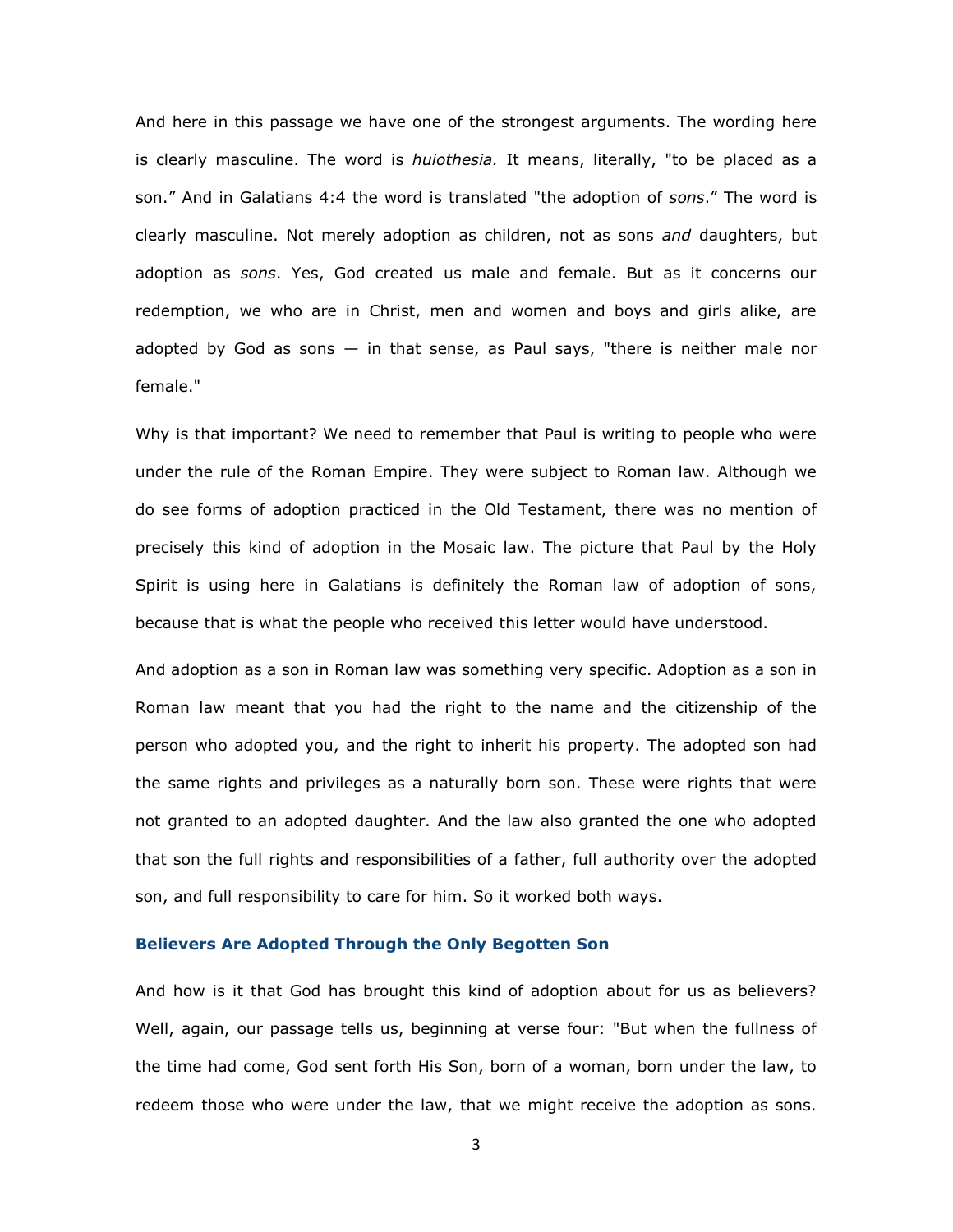And because you are sons, God has sent forth the Spirit of His Son into your hearts, crying out, 'Abba, Father!' Therefore you are no longer a slave but a son, and if a son, then an heir of God through Christ."

And we read the same thing in Romans chapter three, verses 23 to 25: "For all have sinned and fall short of the glory of God, being justified freely by His grace through the redemption that is in Christ Jesus, whom God set forth as a propitiation by His blood, through faith."

So we are justified by the redemption that is in Christ Jesus, and we are also adopted by the redemption that is in Christ Jesus. The one transaction, redeeming us, buying us out of the slave market of  $sin -$  that is the picture here  $-$  that one transaction between God the Son and God the Father has wrought both legal acts on our behalf: justification and adoption. Not only have we been declared not guilty by God the Judge, but God the Judge has adopted us as His own sons!

## **The Condemning Judge Is Now Our Loving Father**

What a turnabout! We were on our way to Hell. We were without God, without hope in the world. Lost, spiritually dead. Totally unable to save ourselves. Filthy with sin. Guilty through and through. Condemned to eternal death. The righteous Judge has pronounced the sentence against us according to His perfect Law, and all that waited was for us to be cast into Hell.

But then — God's only begotten Son comes, and in one great transaction He not only causes the Judge who condemns us to declare us not guilty, but He also causes the Judge who had condemned us to adopt us as His own sons! What indescribable grace! What infinite mercy! The Apostle John marvels at it in his first epistle: "Behold what manner of love the Father has bestowed on us, that we should be called the sons of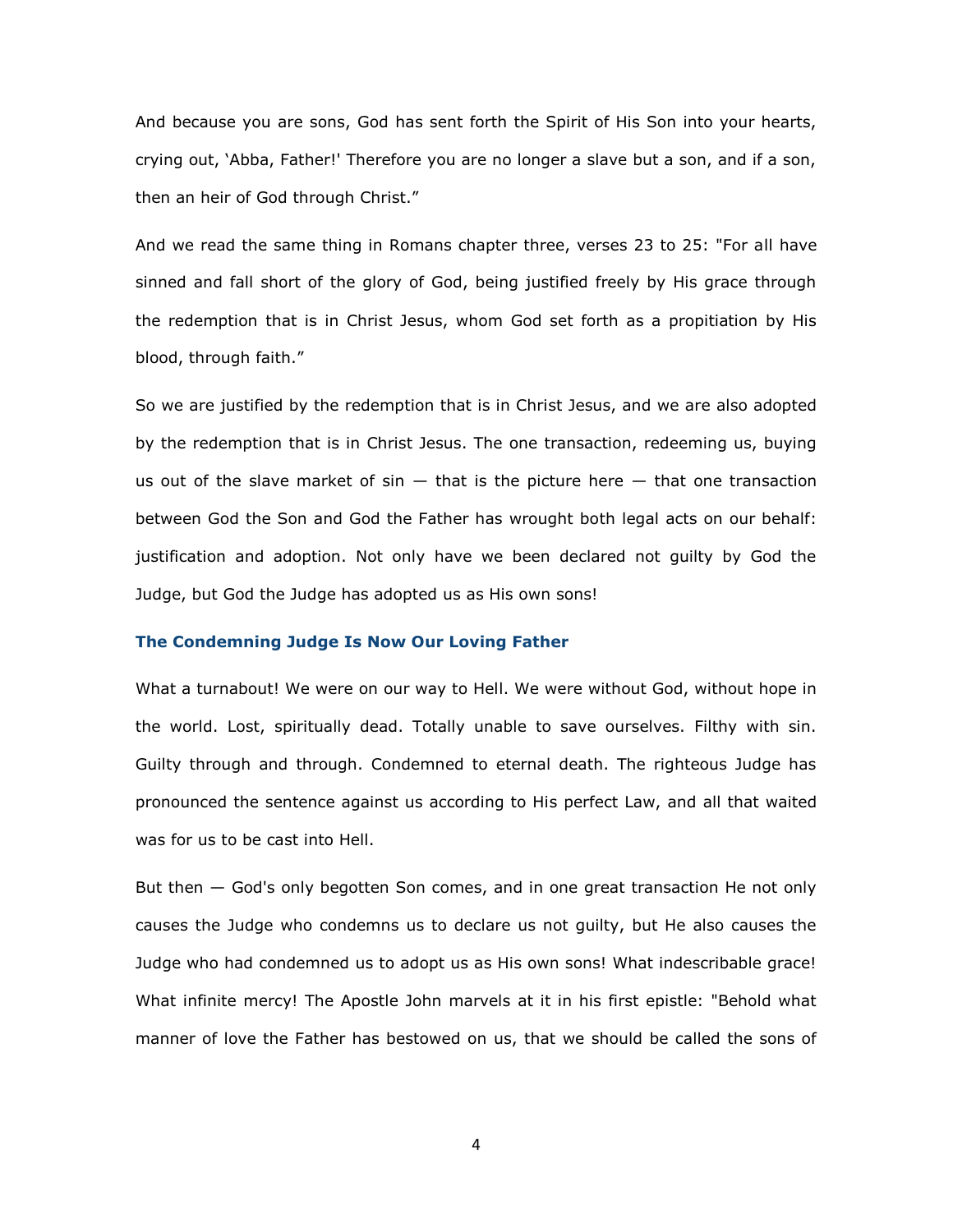God!" Unbelievable. We could not believe it were possibly true, if God's Word did not tell us that it is so.

"Behold, what manner of love" John says. Behold! Comprehend the meaning of it! Understand what has been done for you! Rejoice in it! Glory in it! Rest in it! Live in it! God your condemning Judge is now God your loving Father!

#### **The Believer's Adoption Is Eternally Secure**

And this adoption as sons of God is secure. John 1:12 tells us, "As many as received Him, to them he gave the right, the authority, to become the children of God, even to those who believe on His name." We have the right to be called the sons of God, because that is in fact what we are, and no one can take it from us. God says, "I, even I, am the LORD, and besides Me there is no Savior…and there is no one who can deliver out of My hand." No one can take you out of the hand of God. And that verse in Isaiah continues, "I work, and who will reverse it?" "I work," God says, "and who will reverse it?" No one will.

### **A False Teaching About Adoption**

There is a false teaching in some circles today about the doctrine of adoption. It says that we are saved by being united with Christ through water baptism. And it says that we get the benefits of salvation through that union. It says that Jesus was justified, so we are justified. Jesus was sanctified, so we are sanctified. Jesus was adopted, so we are adopted. And, this false doctrine goes on to say that we can lose all of that if we don't stay saved by keeping the law.

This is wrong on so many levels. First of all, we are not saved by water baptism, but by faith in the person and work of Christ. And Scripture never says that Jesus was justified, so therefore we are justified; or that Jesus was adopted by the Father, so therefore we are adopted. Jesus is the God the Son. He is sinless. Always was. But